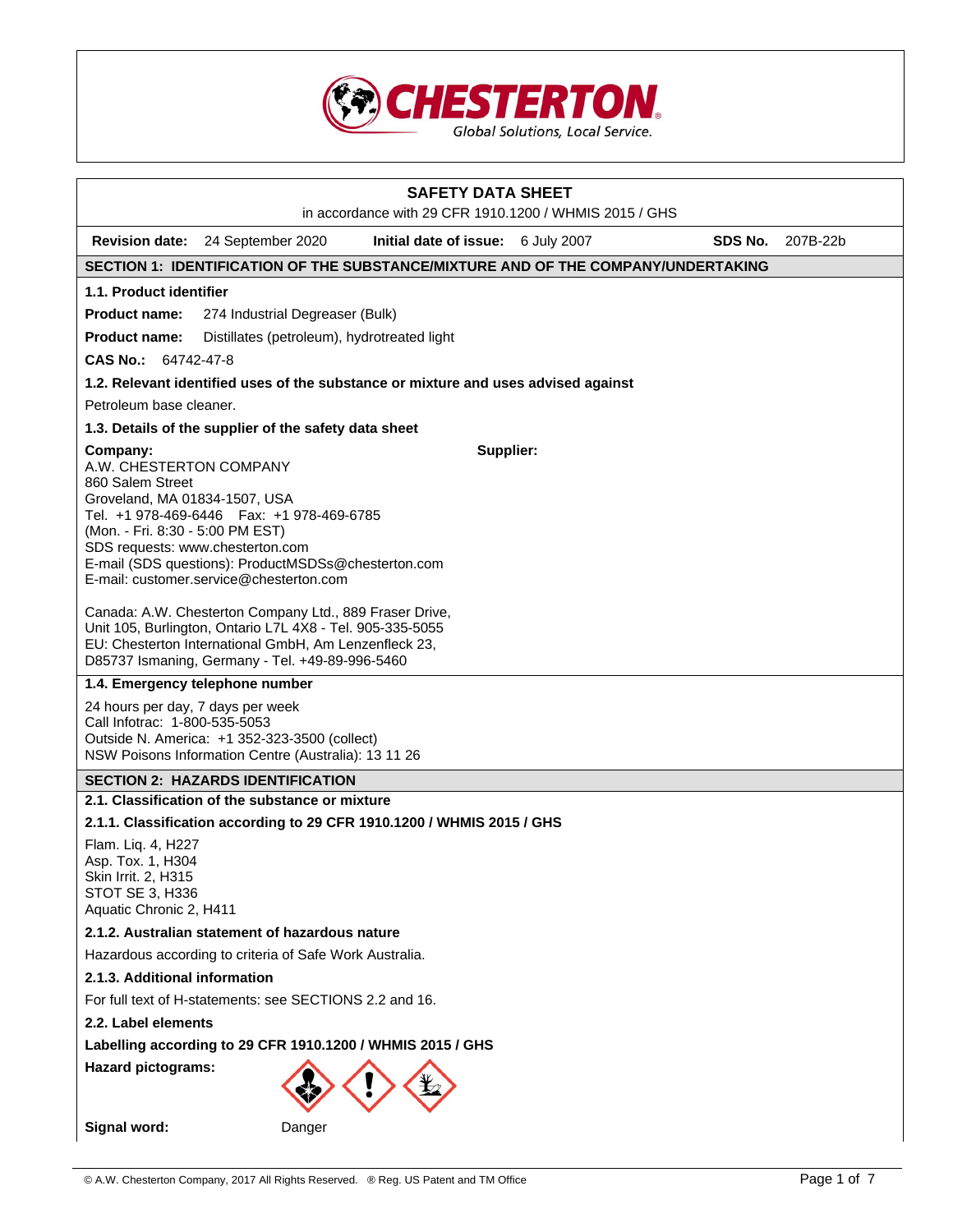| <b>Hazard statements:</b>                                | H <sub>227</sub><br>H304<br>H315<br>H336<br>H411                                                                                                                                 | Combustible liquid.<br>May be fatal if swallowed and enters airways.<br>Causes skin irritation.<br>May cause drowsiness or dizziness.<br>Toxic to aquatic life with long lasting effects.                                                                                                                                                                                                                                                                                                                                                                                                                                                                                                                                                                                                                                                                                                                                                                     |                |  |
|----------------------------------------------------------|----------------------------------------------------------------------------------------------------------------------------------------------------------------------------------|---------------------------------------------------------------------------------------------------------------------------------------------------------------------------------------------------------------------------------------------------------------------------------------------------------------------------------------------------------------------------------------------------------------------------------------------------------------------------------------------------------------------------------------------------------------------------------------------------------------------------------------------------------------------------------------------------------------------------------------------------------------------------------------------------------------------------------------------------------------------------------------------------------------------------------------------------------------|----------------|--|
| <b>Precautionary statements:</b>                         | P210<br>P233<br>P261<br>P264<br>P271<br>P273<br>P280<br>P301/310<br>P331<br>P302/352<br>P332/313<br>P304/340<br>P312<br>P362/364<br>P370/378<br>P391<br>P403/235<br>P405<br>P501 | Keep away from flames and hot surfaces. - No smoking.<br>Keep container tightly closed.<br>Avoid breathing vapours/spray.<br>Wash hands thoroughly after handling.<br>Use only outdoors or in a well-ventilated area.<br>Avoid release to the environment.<br>Wear protective gloves.<br>IF SWALLOWED: Immediately call a POISON CENTER or doctor/physician.<br>Do NOT induce vomiting.<br>IF ON SKIN: Wash with plenty of soap and water.<br>If skin irritation occurs: Get medical advice/attention.<br>IF INHALED: Remove person to fresh air and keep comfortable for breathing.<br>Call a POISON CENTER or doctor/physician if you feel unwell.<br>Take off contaminated clothing and wash it before reuse.<br>In case of fire: Use CO2, dry chemical, foam or water spray to extinguish.<br>Collect spillage.<br>Store in a well-ventilated place. Keep cool.<br>Store locked up.<br>Dispose of contents/container to an approved waste disposal plant. |                |  |
| <b>Supplemental information:</b>                         | None                                                                                                                                                                             |                                                                                                                                                                                                                                                                                                                                                                                                                                                                                                                                                                                                                                                                                                                                                                                                                                                                                                                                                               |                |  |
| 2.3. Other hazards                                       |                                                                                                                                                                                  |                                                                                                                                                                                                                                                                                                                                                                                                                                                                                                                                                                                                                                                                                                                                                                                                                                                                                                                                                               |                |  |
| None known                                               |                                                                                                                                                                                  |                                                                                                                                                                                                                                                                                                                                                                                                                                                                                                                                                                                                                                                                                                                                                                                                                                                                                                                                                               |                |  |
| <b>SECTION 3: COMPOSITION/INFORMATION ON INGREDIENTS</b> |                                                                                                                                                                                  |                                                                                                                                                                                                                                                                                                                                                                                                                                                                                                                                                                                                                                                                                                                                                                                                                                                                                                                                                               |                |  |
| 3.1. Substances                                          |                                                                                                                                                                                  |                                                                                                                                                                                                                                                                                                                                                                                                                                                                                                                                                                                                                                                                                                                                                                                                                                                                                                                                                               |                |  |
| Hazardous Ingredients <sup>1</sup>                       |                                                                                                                                                                                  | % Wt.                                                                                                                                                                                                                                                                                                                                                                                                                                                                                                                                                                                                                                                                                                                                                                                                                                                                                                                                                         | <b>CAS No.</b> |  |
| Distillates (petroleum), hydrotreated light              |                                                                                                                                                                                  | 100                                                                                                                                                                                                                                                                                                                                                                                                                                                                                                                                                                                                                                                                                                                                                                                                                                                                                                                                                           | 64742-47-8     |  |
|                                                          |                                                                                                                                                                                  |                                                                                                                                                                                                                                                                                                                                                                                                                                                                                                                                                                                                                                                                                                                                                                                                                                                                                                                                                               |                |  |

<sup>1</sup> Classified according to: 29 CFR 1910.1200, 1915, 1916, 1917, Mass. Right-to-Know Law (ch. 40, M.G.L..O. 111F), California Proposition 65, WHMIS 2015, Safe Work Australia, GHS

### **SECTION 4: FIRST AID MEASURES**

### **4.1. Description of first aid measures**

**Inhalation:** Remove to fresh air. If not breathing, administer artificial respiration. Contact physician immediately.

**Skin contact:** Wash skin with soap and water. Take off contaminated clothing and wash it before reuse. Contact physician if irritation persists.

**Eye contact:** Flush eyes for at least 15 minutes with large amounts of water. Contact physician if irritation persists.

**Ingestion:** Do not induce vomiting. Contact physician immediately.

#### **4.2. Most important symptoms and effects, both acute and delayed**

Aspiration into the lungs may cause chemical pneumonitis or pulmonary oedema. Inhalation of vapor concentrations in excess of 1000 ppm will cause eye and respiratory tract irritation, dizziness, headache and other central nervous system effects. Prolonged or repeated skin contact may defat the skin and cause skin irritation.

**4.3. Indication of any immediate medical attention and special treatment needed** 

Treat symptoms.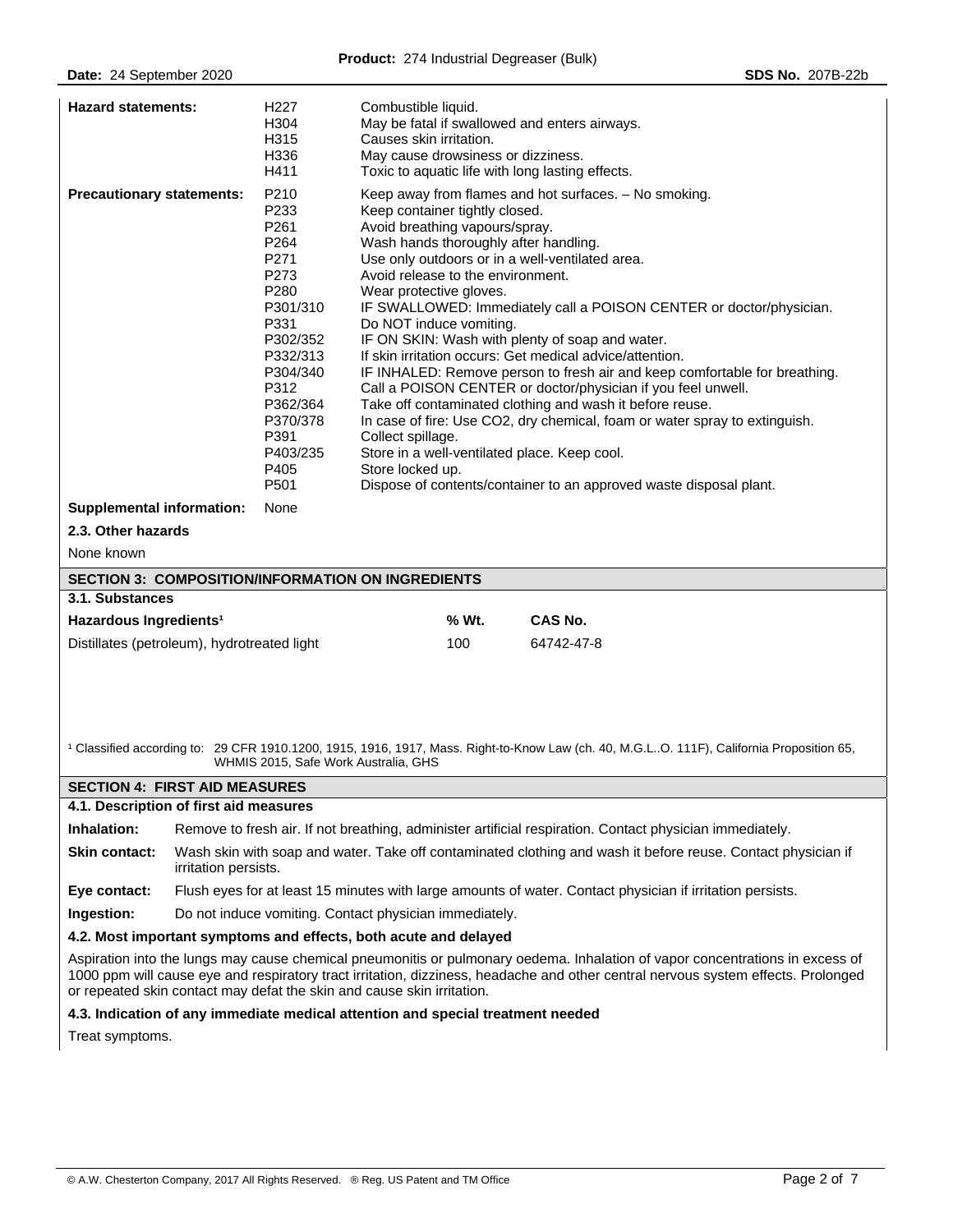# **SECTION 5: FIREFIGHTING MEASURES 5.1. Extinguishing media Suitable extinguishing media:** Carbon dioxide, dry chemical, foam or water spray **Unsuitable extinguishing media:** High volume water jet **5.2. Special hazards arising from the substance or mixture**  None **5.3. Advice for firefighters**  Cool exposed containers with water. Recommend Firefighters wear self-contained breathing apparatus. **Flammability Classification:** – **HAZCHEM Emergency Action Code: SECTION 6: ACCIDENTAL RELEASE MEASURES 6.1. Personal precautions, protective equipment and emergency procedures**  Evacuate area. Provide adequate ventilation. Utilize exposure controls and personal protection as specified in Section 8. **6.2. Environmental Precautions**  Keep out of sewers, streams and waterways. **6.3. Methods and material for containment and cleaning up**  Contain spill to a small area. Keep away from sources of ignition - No smoking. If removal of ignition sources is not possible, then flush material away with water. Pick up with absorbent material (sand, sawdust, clay, etc.) and place in a suitable container for disposal. **6.4. Reference to other sections**  Refer to section 13 for disposal advice. **SECTION 7: HANDLING AND STORAGE 7.1. Precautions for safe handling**  Keep container closed when not in use. Electrically ground and bond equipment during transfer operations. Vapors are heavier than air and will collect in low areas. Vapor accumulations could flash and/or explode if ignited. Use only outdoors or in a wellventilated area. Avoid breathing vapours/spray. Utilize exposure controls and personal protection as specified in Section 8. **7.2. Conditions for safe storage, including any incompatibilities**  Store in a cool, dry area. **7.3. Specific end use(s)**  No special precautions. **SECTION 8: EXPOSURE CONTROLS/PERSONAL PROTECTION 8.1. Control parameters Occupational exposure limit values Ingredients OSHA PEL**¹ **ACGIH TLV**² **AUSTRALIA ES³ ppm mg/m3 ppm mg/m3 ppm mg/m3** Distillates (petroleum), hydrotreated light – – 179\* 1200\* – – \*Based on the procedure described in appendix H, "Reciprocal calculation method for Certain Refined Hydrocarbon Solvent Vapor Mixtures" of the ACGIH TLVs® and BEIs®. <sup>1</sup> United States Occupational Health & Safety Administration permissible exposure limits ² American Conference of Governmental Industrial Hygienists threshold limit values ³ Adopted National Exposure Standards for Atmospheric Contaminants in the Occupational Environment [NOHSC:1003] **8.2. Exposure controls 8.2.1. Engineering measures**  Provide sufficient ventilation to keep the vapor concentrations below the exposure limits.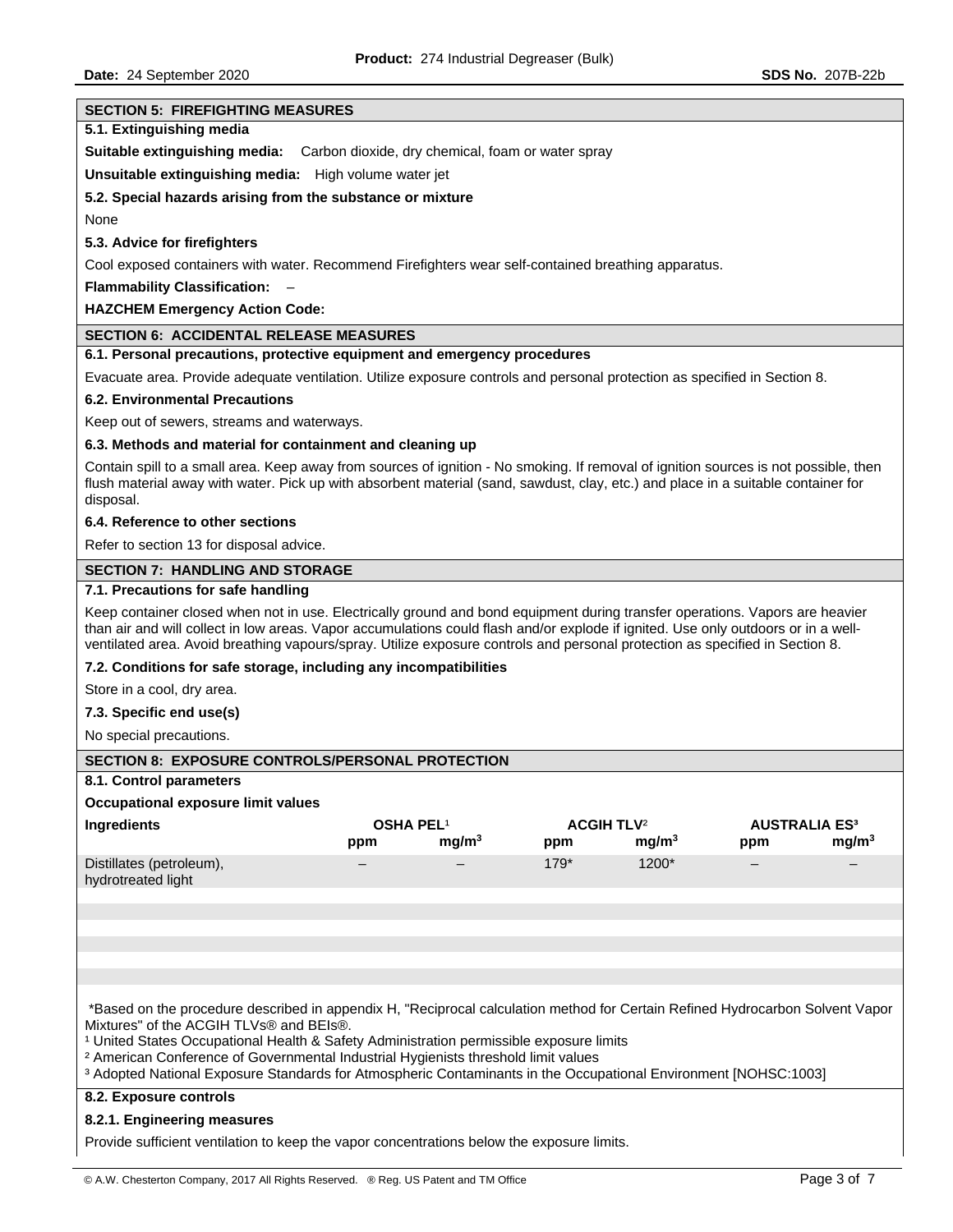#### **8.2.2. Individual protection measures**

| <b>Respiratory protection:</b> | Not normally needed. If exposure limits are exceeded, use approved organic vapor respirator (e.g.,<br>EN filter type A). |
|--------------------------------|--------------------------------------------------------------------------------------------------------------------------|
| <b>Protective gloves:</b>      | Chemical resistant gloves (e.g. Viton*, neoprene, nitrile). *DuPont's registered trademark.                              |
| Eye and face protection:       | Safety glasses                                                                                                           |
| Other:                         | Impervious clothing as necessary to prevent skin contact.                                                                |

**8.2.3. Environmental exposure controls** 

Refer to sections 6 and 12.

# **SECTION 9: PHYSICAL AND CHEMICAL PROPERTIES**

| 9.1. Information on basic physical and chemical properties |                                  |                                                  |                   |
|------------------------------------------------------------|----------------------------------|--------------------------------------------------|-------------------|
| <b>Physical state</b>                                      | low viscosity liquid             | Odour                                            | mild              |
| Colour                                                     | clear                            | <b>Odour threshold</b>                           |                   |
| Initial boiling point                                      | 192-205°C (377.6-401°F)          | Vapour pressure $@$ 20 $°C$                      | $<$ 1 mm Hq       |
| <b>Melting point</b>                                       | not determined                   | % Aromatics by weight                            | $\leq 0.2\%$      |
| % Volatile (by volume)                                     | 100%                             | рH                                               | not applicable    |
| <b>Flash point</b>                                         | 67°C (152.6°F)                   | <b>Relative density</b>                          | $0.8$ kg/l        |
| Method                                                     | Tag Closed Cup                   | Weight per volume                                | 6.67 lbs/gal      |
| <b>Viscosity</b>                                           | 1.6 cSt @ $25^{\circ}$ C         | <b>Partition coefficient:</b><br>n-octanol/water | 2.1-6.5 (log Kow) |
| <b>Autoignition temperature</b>                            | $>$ 220°C ( $>$ 428°F)           | Vapour density (air=1)                           | >1                |
| Decomposition temperature                                  | no data available                | Rate of evaporation (ether=1)                    | < 1               |
| Upper/lower flammability or                                | LEL: 0.8: UEL: 6                 | Solubility in water                              | insoluble         |
| explosive limits                                           |                                  |                                                  |                   |
| Flammability (solid, gas)<br><b>Explosive properties</b>   | not applicable<br>not determined | <b>Oxidising properties</b>                      | not determined    |

#### **9.2. Other information**

None

#### **SECTION 10: STABILITY AND REACTIVITY**

#### **10.1. Reactivity**

Refer to sections 10.3 and 10.5.

#### **10.2. Chemical stability**

Stable

#### **10.3. Possibility of hazardous reactions**

No dangerous reactions known under conditions of normal use.

#### **10.4. Conditions to avoid**

Open flames, heat, sparks and red hot surfaces.

#### **10.5. Incompatible materials**

Strong oxidizers like liquid Chlorine and concentrated Oxygen.

#### **10.6. Hazardous decomposition products**

Carbon Monoxide, aldehydes and other toxic fumes.

# **SECTION 11: TOXICOLOGICAL INFORMATION**

#### **11.1. Information on toxicological effects**

**Primary route of exposure under normal use:**  Inhalation, skin and eye contact. Personnel with pre-existing dermatitis are generally aggravated by exposure.

# **Acute toxicity -**

**Oral: Based on available data, the classification criteria are not met.** 

| Substance                                           | Test         | Result        |
|-----------------------------------------------------|--------------|---------------|
| Distillates (petroleum).<br>' liaht<br>hydrotreated | LD50.<br>rat | ma/ka<br>5000 |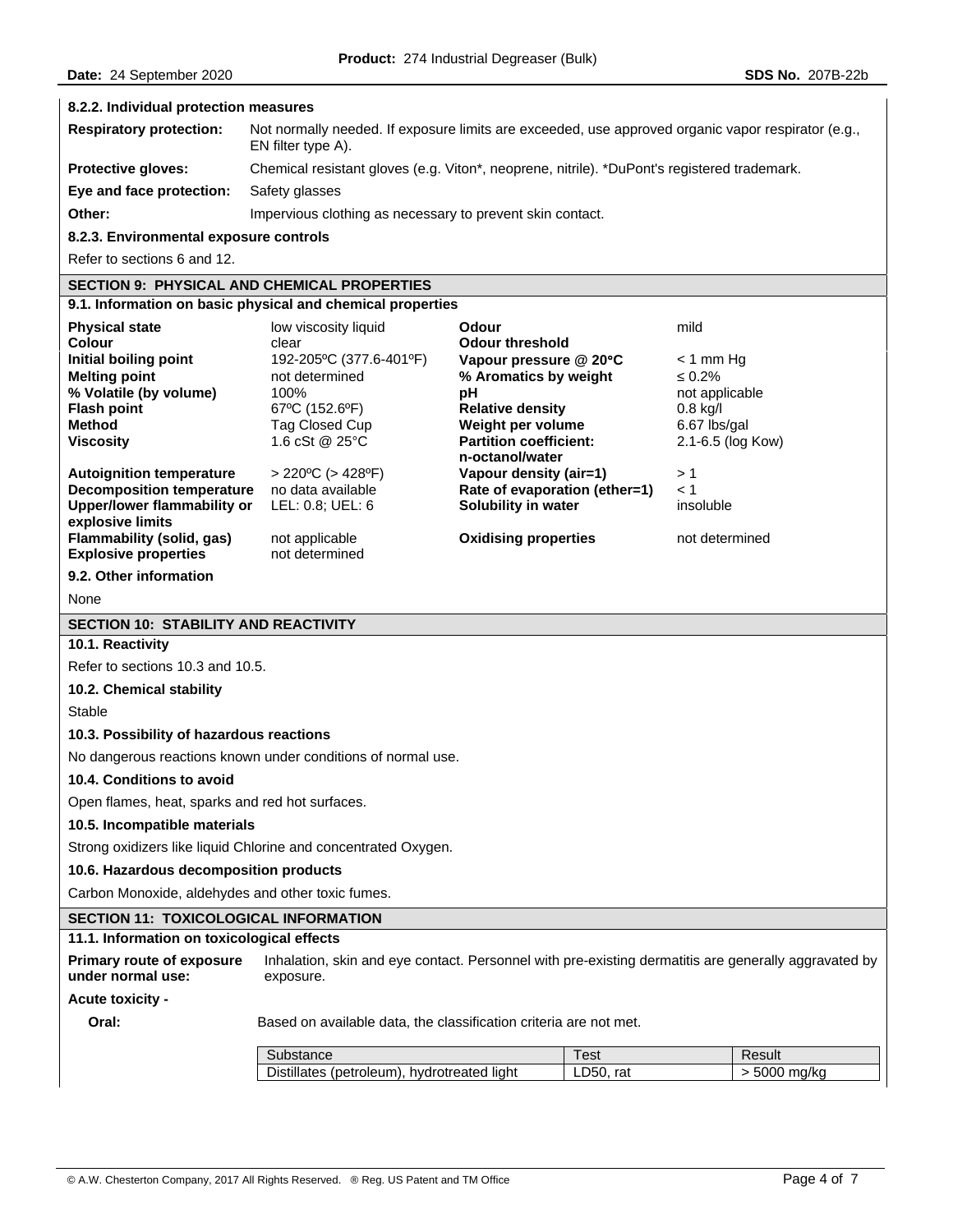| Dermal:                                                                            | Based on available data, the classification criteria are not met.                                                                                                                                                                                                                                                                                                        |                                       |                                                  |
|------------------------------------------------------------------------------------|--------------------------------------------------------------------------------------------------------------------------------------------------------------------------------------------------------------------------------------------------------------------------------------------------------------------------------------------------------------------------|---------------------------------------|--------------------------------------------------|
|                                                                                    | Substance                                                                                                                                                                                                                                                                                                                                                                | <b>Test</b>                           | Result                                           |
|                                                                                    | Distillates (petroleum), hydrotreated light                                                                                                                                                                                                                                                                                                                              | LD50, rabbit                          | > 2000 mg/kg                                     |
| Inhalation:                                                                        | Based on available data, the classification criteria are not met.                                                                                                                                                                                                                                                                                                        |                                       |                                                  |
|                                                                                    | Substance                                                                                                                                                                                                                                                                                                                                                                | <b>Test</b>                           | Result                                           |
|                                                                                    | Distillates (petroleum), hydrotreated light                                                                                                                                                                                                                                                                                                                              | LC50, rat, 4 hours                    | $> 5.2$ mg/l                                     |
| <b>Skin corrosion/irritation:</b>                                                  | Prolonged or repeated skin contact may defat the skin and cause skin irritation.                                                                                                                                                                                                                                                                                         | <b>Test</b>                           | Result                                           |
|                                                                                    | Substance<br>Distillates (petroleum), hydrotreated light                                                                                                                                                                                                                                                                                                                 | Skin irritation, rabbit               | Slightly irritating /                            |
|                                                                                    |                                                                                                                                                                                                                                                                                                                                                                          |                                       | Moderately irritating                            |
| Serious eye damage/<br>irritation:<br><b>Respiratory or skin</b><br>sensitisation: | Direct contact may cause mild eye irritation. Based on available data, the classification criteria are<br>not met.<br>Substance<br>Distillates (petroleum), hydrotreated light<br>Not expected to cause sensitization.                                                                                                                                                   | <b>Test</b><br>Eye irritation, rabbit | Result<br>Not irritating /Slightly<br>irritating |
|                                                                                    | Substance                                                                                                                                                                                                                                                                                                                                                                | <b>Test</b>                           | Result                                           |
|                                                                                    | Distillates (petroleum), hydrotreated light                                                                                                                                                                                                                                                                                                                              | Skin sensitization, guinea            | Not sensitizing                                  |
|                                                                                    |                                                                                                                                                                                                                                                                                                                                                                          | pig                                   |                                                  |
| Germ cell mutagenicity:<br>Carcinogenicity:                                        | Based on available data, the classification criteria are not met.<br>As per 29 CFR 1910.1200 (Hazard Communication), this product contains no carcinogens as listed<br>by the National Toxicology Program (NTP), the International Agency for Research on Cancer<br>(IARC), the Occupational Safety and Health Administration (OSHA) or Regulation (EC) No<br>1272/2008. |                                       |                                                  |
| <b>Reproductive toxicity:</b>                                                      | Based on available data, the classification criteria are not met.                                                                                                                                                                                                                                                                                                        |                                       |                                                  |
| STOT-single exposure:                                                              | May cause drowsiness or dizziness.                                                                                                                                                                                                                                                                                                                                       |                                       |                                                  |
| <b>STOT-repeated exposure:</b>                                                     | Based on available data, the classification criteria are not met.                                                                                                                                                                                                                                                                                                        |                                       |                                                  |
| <b>Aspiration hazard:</b>                                                          | May be fatal if swallowed and enters airways.                                                                                                                                                                                                                                                                                                                            |                                       |                                                  |
| Other information:                                                                 | None                                                                                                                                                                                                                                                                                                                                                                     |                                       |                                                  |
| SECTION 12: ECOLOGICAL INFORMATION                                                 |                                                                                                                                                                                                                                                                                                                                                                          |                                       |                                                  |

Ecotoxicological data have not been determined specifically for this product. The information given below is based on a knowledge of the components and the ecotoxicology of similar substances.

### **12.1. Toxicity**

Toxic to aquatic life with long lasting effects.

# **12.2. Persistence and degradability**

Expected to biodegrade relatively quickly; can degrade rapidly in air. This substance is expected to be removed in a wastewater treatment facility. OECD 301F, 28 days: inherently biodegradable.

# **12.3. Bioaccumulative potential**

Octanol/water partition coefficient (log Kow): 2.1-6.5.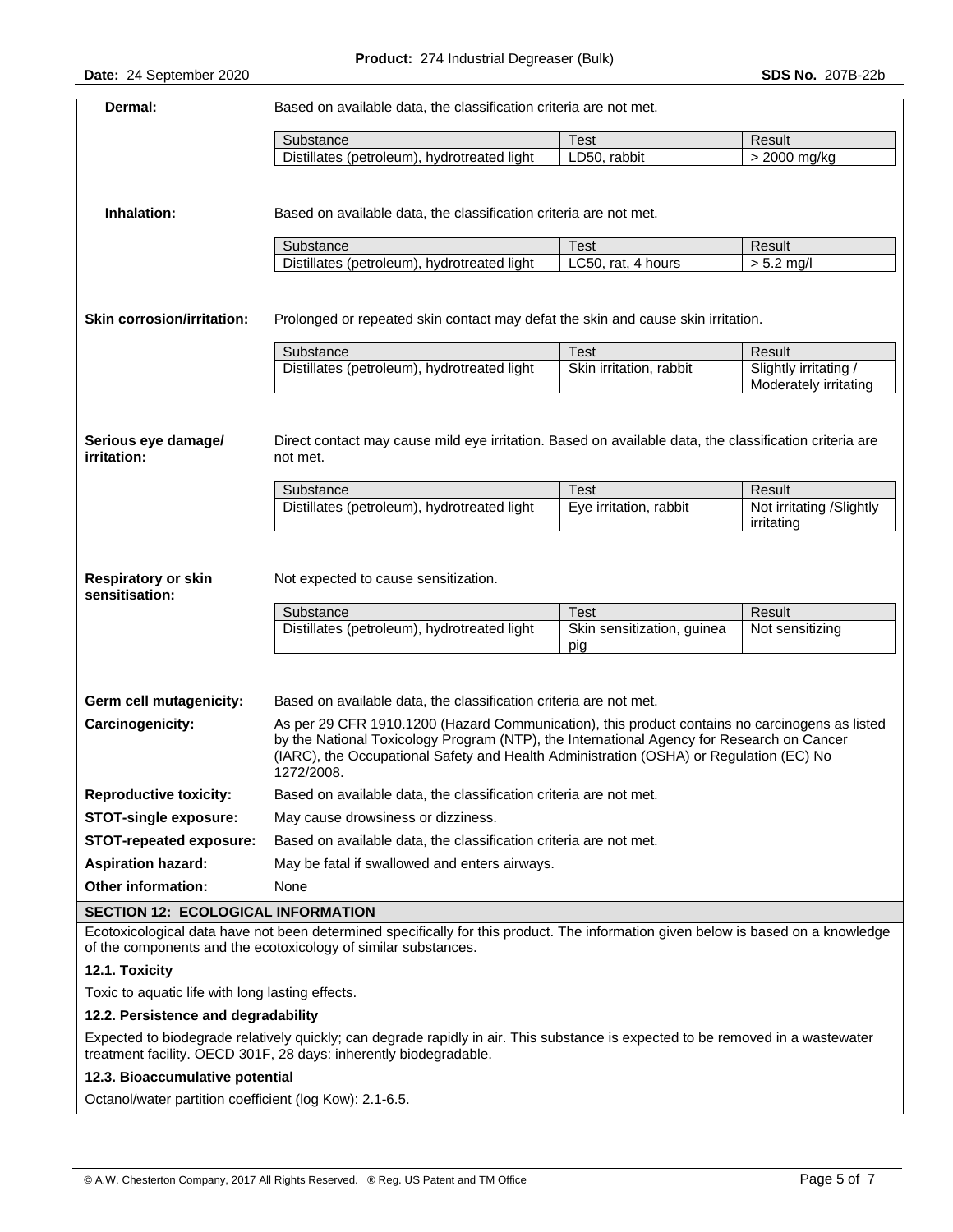### **12.4. Mobility in soil**

Liquid. Insoluble in water. In determining environmental mobility, consider the product's physical and chemical properties (see Section 9). The hazardous ingredients will rapidly evaporate to the air if released into the water.

#### **12.5. Other adverse effects**

None known

# **SECTION 13: DISPOSAL CONSIDERATIONS**

#### **13.1. Waste treatment methods**

Incinerate absorbed material with a properly licensed facility. Spent solvent is amenable to incineration or fuel blending. Check local, state and national/federal regulations and comply with the most stringent requirement. This product is classified as a hazardous waste according to 2008/98/EC.

| 14.1. UN number<br>ADR/RID/ADN/IMDG/ICAO:<br><b>UN3082</b><br><b>UN3082</b><br>TDG:<br><b>UN3082</b><br>US DOT:<br>14.2. UN proper shipping name<br>ADR/RID/ADN/IMDG/ICAO:<br>ENVIRONMENTALLY HAZARDOUS SUBSTANCE, LIQUID, N.O.S.<br>(DISTILLATES, (PETROLEUM) HYDROTREATED LIGHT)<br>TDG:<br>ENVIRONMENTALLY HAZARDOUS SUBSTANCE, LIOUID, N.O.S.<br>(DISTILLATES, (PETROLEUM) HYDROTREATED LIGHT)<br>US DOT:<br>ENVIRONMENTALLY HAZARDOUS SUBSTANCE, LIQUID, N.O.S.<br>(DISTILLATES, (PETROLEUM) HYDROTREATED LIGHT)<br>14.3. Transport hazard class(es)<br>9<br>ADR/RID/ADN/IMDG/ICAO:<br>9<br>TDG:<br>9<br>US DOT:<br>14.4. Packing group<br>Ш<br>ADR/RID/ADN/IMDG/ICAO:<br>Ш<br>TDG:<br>Ш<br>US DOT:<br>14.5. Environmental hazards<br><b>MARINE POLLUTANT</b><br>14.6. Special precautions for user<br>NO SPECIAL PRECAUTIONS FOR USER<br>14.7. Transport in bulk according to Annex II of MARPOL73/78 and the IBC Code<br><b>NOT APPLICABLE</b><br>14.8. Other information<br><b>US DOT: ERG NO.171.</b><br>May be shipped as NON-RESTRICTED in non-bulk packagings (119 gallons or less) by motor vehicle, rail car or aircraft.<br>$(49$ CFR $171.4(c)$ )<br>IMDG: EmS. F-A, S-F<br>May be shipped as NON-RESTRICTED in single or combination packagings containing a net quantity per single or inner packaging<br>of 5 L or less. (IMDG CODE Amendment 37-14, 2.10.2.7)<br>ICAO/IATA: May be shipped as NON-RESTRICTED in single or combination packagings containing a net quantity per single or inner<br>packaging of 5 L or less.(IATA Dangerous Goods Regulation 56 <sup>th</sup> edition, 4.4 Special Provisions A197)<br>ADR: Classification code M6 Tunnel restriction code (E)<br>May be shipped as NON-RESTRICTED in single or combination packagings containing a net quantity per single or inner packaging<br>of 5 L or less. (ADR 2015 Volume 1, Chapter 3.3 Special Provisions 375)<br><b>SECTION 15: REGULATORY INFORMATION</b><br>15.1. Safety, health and environmental regulations/legislation specific for the substance or mixture<br>15.1.1. National regulations<br>313 Chemicals: | <b>SECTION 14: TRANSPORT INFORMATION</b> |  |  |
|---------------------------------------------------------------------------------------------------------------------------------------------------------------------------------------------------------------------------------------------------------------------------------------------------------------------------------------------------------------------------------------------------------------------------------------------------------------------------------------------------------------------------------------------------------------------------------------------------------------------------------------------------------------------------------------------------------------------------------------------------------------------------------------------------------------------------------------------------------------------------------------------------------------------------------------------------------------------------------------------------------------------------------------------------------------------------------------------------------------------------------------------------------------------------------------------------------------------------------------------------------------------------------------------------------------------------------------------------------------------------------------------------------------------------------------------------------------------------------------------------------------------------------------------------------------------------------------------------------------------------------------------------------------------------------------------------------------------------------------------------------------------------------------------------------------------------------------------------------------------------------------------------------------------------------------------------------------------------------------------------------------------------------------------------------------------------------------------------------------------|------------------------------------------|--|--|
|                                                                                                                                                                                                                                                                                                                                                                                                                                                                                                                                                                                                                                                                                                                                                                                                                                                                                                                                                                                                                                                                                                                                                                                                                                                                                                                                                                                                                                                                                                                                                                                                                                                                                                                                                                                                                                                                                                                                                                                                                                                                                                                     |                                          |  |  |
|                                                                                                                                                                                                                                                                                                                                                                                                                                                                                                                                                                                                                                                                                                                                                                                                                                                                                                                                                                                                                                                                                                                                                                                                                                                                                                                                                                                                                                                                                                                                                                                                                                                                                                                                                                                                                                                                                                                                                                                                                                                                                                                     |                                          |  |  |
|                                                                                                                                                                                                                                                                                                                                                                                                                                                                                                                                                                                                                                                                                                                                                                                                                                                                                                                                                                                                                                                                                                                                                                                                                                                                                                                                                                                                                                                                                                                                                                                                                                                                                                                                                                                                                                                                                                                                                                                                                                                                                                                     |                                          |  |  |
|                                                                                                                                                                                                                                                                                                                                                                                                                                                                                                                                                                                                                                                                                                                                                                                                                                                                                                                                                                                                                                                                                                                                                                                                                                                                                                                                                                                                                                                                                                                                                                                                                                                                                                                                                                                                                                                                                                                                                                                                                                                                                                                     |                                          |  |  |
|                                                                                                                                                                                                                                                                                                                                                                                                                                                                                                                                                                                                                                                                                                                                                                                                                                                                                                                                                                                                                                                                                                                                                                                                                                                                                                                                                                                                                                                                                                                                                                                                                                                                                                                                                                                                                                                                                                                                                                                                                                                                                                                     |                                          |  |  |
|                                                                                                                                                                                                                                                                                                                                                                                                                                                                                                                                                                                                                                                                                                                                                                                                                                                                                                                                                                                                                                                                                                                                                                                                                                                                                                                                                                                                                                                                                                                                                                                                                                                                                                                                                                                                                                                                                                                                                                                                                                                                                                                     |                                          |  |  |
|                                                                                                                                                                                                                                                                                                                                                                                                                                                                                                                                                                                                                                                                                                                                                                                                                                                                                                                                                                                                                                                                                                                                                                                                                                                                                                                                                                                                                                                                                                                                                                                                                                                                                                                                                                                                                                                                                                                                                                                                                                                                                                                     |                                          |  |  |
|                                                                                                                                                                                                                                                                                                                                                                                                                                                                                                                                                                                                                                                                                                                                                                                                                                                                                                                                                                                                                                                                                                                                                                                                                                                                                                                                                                                                                                                                                                                                                                                                                                                                                                                                                                                                                                                                                                                                                                                                                                                                                                                     |                                          |  |  |
|                                                                                                                                                                                                                                                                                                                                                                                                                                                                                                                                                                                                                                                                                                                                                                                                                                                                                                                                                                                                                                                                                                                                                                                                                                                                                                                                                                                                                                                                                                                                                                                                                                                                                                                                                                                                                                                                                                                                                                                                                                                                                                                     |                                          |  |  |
|                                                                                                                                                                                                                                                                                                                                                                                                                                                                                                                                                                                                                                                                                                                                                                                                                                                                                                                                                                                                                                                                                                                                                                                                                                                                                                                                                                                                                                                                                                                                                                                                                                                                                                                                                                                                                                                                                                                                                                                                                                                                                                                     |                                          |  |  |
|                                                                                                                                                                                                                                                                                                                                                                                                                                                                                                                                                                                                                                                                                                                                                                                                                                                                                                                                                                                                                                                                                                                                                                                                                                                                                                                                                                                                                                                                                                                                                                                                                                                                                                                                                                                                                                                                                                                                                                                                                                                                                                                     |                                          |  |  |
|                                                                                                                                                                                                                                                                                                                                                                                                                                                                                                                                                                                                                                                                                                                                                                                                                                                                                                                                                                                                                                                                                                                                                                                                                                                                                                                                                                                                                                                                                                                                                                                                                                                                                                                                                                                                                                                                                                                                                                                                                                                                                                                     |                                          |  |  |
|                                                                                                                                                                                                                                                                                                                                                                                                                                                                                                                                                                                                                                                                                                                                                                                                                                                                                                                                                                                                                                                                                                                                                                                                                                                                                                                                                                                                                                                                                                                                                                                                                                                                                                                                                                                                                                                                                                                                                                                                                                                                                                                     |                                          |  |  |
|                                                                                                                                                                                                                                                                                                                                                                                                                                                                                                                                                                                                                                                                                                                                                                                                                                                                                                                                                                                                                                                                                                                                                                                                                                                                                                                                                                                                                                                                                                                                                                                                                                                                                                                                                                                                                                                                                                                                                                                                                                                                                                                     |                                          |  |  |
|                                                                                                                                                                                                                                                                                                                                                                                                                                                                                                                                                                                                                                                                                                                                                                                                                                                                                                                                                                                                                                                                                                                                                                                                                                                                                                                                                                                                                                                                                                                                                                                                                                                                                                                                                                                                                                                                                                                                                                                                                                                                                                                     |                                          |  |  |
|                                                                                                                                                                                                                                                                                                                                                                                                                                                                                                                                                                                                                                                                                                                                                                                                                                                                                                                                                                                                                                                                                                                                                                                                                                                                                                                                                                                                                                                                                                                                                                                                                                                                                                                                                                                                                                                                                                                                                                                                                                                                                                                     |                                          |  |  |
|                                                                                                                                                                                                                                                                                                                                                                                                                                                                                                                                                                                                                                                                                                                                                                                                                                                                                                                                                                                                                                                                                                                                                                                                                                                                                                                                                                                                                                                                                                                                                                                                                                                                                                                                                                                                                                                                                                                                                                                                                                                                                                                     |                                          |  |  |
|                                                                                                                                                                                                                                                                                                                                                                                                                                                                                                                                                                                                                                                                                                                                                                                                                                                                                                                                                                                                                                                                                                                                                                                                                                                                                                                                                                                                                                                                                                                                                                                                                                                                                                                                                                                                                                                                                                                                                                                                                                                                                                                     |                                          |  |  |
|                                                                                                                                                                                                                                                                                                                                                                                                                                                                                                                                                                                                                                                                                                                                                                                                                                                                                                                                                                                                                                                                                                                                                                                                                                                                                                                                                                                                                                                                                                                                                                                                                                                                                                                                                                                                                                                                                                                                                                                                                                                                                                                     |                                          |  |  |
|                                                                                                                                                                                                                                                                                                                                                                                                                                                                                                                                                                                                                                                                                                                                                                                                                                                                                                                                                                                                                                                                                                                                                                                                                                                                                                                                                                                                                                                                                                                                                                                                                                                                                                                                                                                                                                                                                                                                                                                                                                                                                                                     |                                          |  |  |
|                                                                                                                                                                                                                                                                                                                                                                                                                                                                                                                                                                                                                                                                                                                                                                                                                                                                                                                                                                                                                                                                                                                                                                                                                                                                                                                                                                                                                                                                                                                                                                                                                                                                                                                                                                                                                                                                                                                                                                                                                                                                                                                     |                                          |  |  |
|                                                                                                                                                                                                                                                                                                                                                                                                                                                                                                                                                                                                                                                                                                                                                                                                                                                                                                                                                                                                                                                                                                                                                                                                                                                                                                                                                                                                                                                                                                                                                                                                                                                                                                                                                                                                                                                                                                                                                                                                                                                                                                                     |                                          |  |  |
|                                                                                                                                                                                                                                                                                                                                                                                                                                                                                                                                                                                                                                                                                                                                                                                                                                                                                                                                                                                                                                                                                                                                                                                                                                                                                                                                                                                                                                                                                                                                                                                                                                                                                                                                                                                                                                                                                                                                                                                                                                                                                                                     |                                          |  |  |
|                                                                                                                                                                                                                                                                                                                                                                                                                                                                                                                                                                                                                                                                                                                                                                                                                                                                                                                                                                                                                                                                                                                                                                                                                                                                                                                                                                                                                                                                                                                                                                                                                                                                                                                                                                                                                                                                                                                                                                                                                                                                                                                     |                                          |  |  |
|                                                                                                                                                                                                                                                                                                                                                                                                                                                                                                                                                                                                                                                                                                                                                                                                                                                                                                                                                                                                                                                                                                                                                                                                                                                                                                                                                                                                                                                                                                                                                                                                                                                                                                                                                                                                                                                                                                                                                                                                                                                                                                                     |                                          |  |  |
|                                                                                                                                                                                                                                                                                                                                                                                                                                                                                                                                                                                                                                                                                                                                                                                                                                                                                                                                                                                                                                                                                                                                                                                                                                                                                                                                                                                                                                                                                                                                                                                                                                                                                                                                                                                                                                                                                                                                                                                                                                                                                                                     |                                          |  |  |
|                                                                                                                                                                                                                                                                                                                                                                                                                                                                                                                                                                                                                                                                                                                                                                                                                                                                                                                                                                                                                                                                                                                                                                                                                                                                                                                                                                                                                                                                                                                                                                                                                                                                                                                                                                                                                                                                                                                                                                                                                                                                                                                     |                                          |  |  |
|                                                                                                                                                                                                                                                                                                                                                                                                                                                                                                                                                                                                                                                                                                                                                                                                                                                                                                                                                                                                                                                                                                                                                                                                                                                                                                                                                                                                                                                                                                                                                                                                                                                                                                                                                                                                                                                                                                                                                                                                                                                                                                                     |                                          |  |  |
|                                                                                                                                                                                                                                                                                                                                                                                                                                                                                                                                                                                                                                                                                                                                                                                                                                                                                                                                                                                                                                                                                                                                                                                                                                                                                                                                                                                                                                                                                                                                                                                                                                                                                                                                                                                                                                                                                                                                                                                                                                                                                                                     |                                          |  |  |
|                                                                                                                                                                                                                                                                                                                                                                                                                                                                                                                                                                                                                                                                                                                                                                                                                                                                                                                                                                                                                                                                                                                                                                                                                                                                                                                                                                                                                                                                                                                                                                                                                                                                                                                                                                                                                                                                                                                                                                                                                                                                                                                     |                                          |  |  |
|                                                                                                                                                                                                                                                                                                                                                                                                                                                                                                                                                                                                                                                                                                                                                                                                                                                                                                                                                                                                                                                                                                                                                                                                                                                                                                                                                                                                                                                                                                                                                                                                                                                                                                                                                                                                                                                                                                                                                                                                                                                                                                                     |                                          |  |  |
|                                                                                                                                                                                                                                                                                                                                                                                                                                                                                                                                                                                                                                                                                                                                                                                                                                                                                                                                                                                                                                                                                                                                                                                                                                                                                                                                                                                                                                                                                                                                                                                                                                                                                                                                                                                                                                                                                                                                                                                                                                                                                                                     |                                          |  |  |
|                                                                                                                                                                                                                                                                                                                                                                                                                                                                                                                                                                                                                                                                                                                                                                                                                                                                                                                                                                                                                                                                                                                                                                                                                                                                                                                                                                                                                                                                                                                                                                                                                                                                                                                                                                                                                                                                                                                                                                                                                                                                                                                     |                                          |  |  |
|                                                                                                                                                                                                                                                                                                                                                                                                                                                                                                                                                                                                                                                                                                                                                                                                                                                                                                                                                                                                                                                                                                                                                                                                                                                                                                                                                                                                                                                                                                                                                                                                                                                                                                                                                                                                                                                                                                                                                                                                                                                                                                                     |                                          |  |  |
|                                                                                                                                                                                                                                                                                                                                                                                                                                                                                                                                                                                                                                                                                                                                                                                                                                                                                                                                                                                                                                                                                                                                                                                                                                                                                                                                                                                                                                                                                                                                                                                                                                                                                                                                                                                                                                                                                                                                                                                                                                                                                                                     |                                          |  |  |
|                                                                                                                                                                                                                                                                                                                                                                                                                                                                                                                                                                                                                                                                                                                                                                                                                                                                                                                                                                                                                                                                                                                                                                                                                                                                                                                                                                                                                                                                                                                                                                                                                                                                                                                                                                                                                                                                                                                                                                                                                                                                                                                     |                                          |  |  |
|                                                                                                                                                                                                                                                                                                                                                                                                                                                                                                                                                                                                                                                                                                                                                                                                                                                                                                                                                                                                                                                                                                                                                                                                                                                                                                                                                                                                                                                                                                                                                                                                                                                                                                                                                                                                                                                                                                                                                                                                                                                                                                                     |                                          |  |  |
|                                                                                                                                                                                                                                                                                                                                                                                                                                                                                                                                                                                                                                                                                                                                                                                                                                                                                                                                                                                                                                                                                                                                                                                                                                                                                                                                                                                                                                                                                                                                                                                                                                                                                                                                                                                                                                                                                                                                                                                                                                                                                                                     |                                          |  |  |
|                                                                                                                                                                                                                                                                                                                                                                                                                                                                                                                                                                                                                                                                                                                                                                                                                                                                                                                                                                                                                                                                                                                                                                                                                                                                                                                                                                                                                                                                                                                                                                                                                                                                                                                                                                                                                                                                                                                                                                                                                                                                                                                     |                                          |  |  |
|                                                                                                                                                                                                                                                                                                                                                                                                                                                                                                                                                                                                                                                                                                                                                                                                                                                                                                                                                                                                                                                                                                                                                                                                                                                                                                                                                                                                                                                                                                                                                                                                                                                                                                                                                                                                                                                                                                                                                                                                                                                                                                                     |                                          |  |  |
|                                                                                                                                                                                                                                                                                                                                                                                                                                                                                                                                                                                                                                                                                                                                                                                                                                                                                                                                                                                                                                                                                                                                                                                                                                                                                                                                                                                                                                                                                                                                                                                                                                                                                                                                                                                                                                                                                                                                                                                                                                                                                                                     | US EPA SARA TITLE III                    |  |  |
|                                                                                                                                                                                                                                                                                                                                                                                                                                                                                                                                                                                                                                                                                                                                                                                                                                                                                                                                                                                                                                                                                                                                                                                                                                                                                                                                                                                                                                                                                                                                                                                                                                                                                                                                                                                                                                                                                                                                                                                                                                                                                                                     | 312 Hazards:                             |  |  |
| Immediate<br>None                                                                                                                                                                                                                                                                                                                                                                                                                                                                                                                                                                                                                                                                                                                                                                                                                                                                                                                                                                                                                                                                                                                                                                                                                                                                                                                                                                                                                                                                                                                                                                                                                                                                                                                                                                                                                                                                                                                                                                                                                                                                                                   |                                          |  |  |
| Fire<br><b>TSCA:</b> All chemical components are listed in the TSCA inventory.                                                                                                                                                                                                                                                                                                                                                                                                                                                                                                                                                                                                                                                                                                                                                                                                                                                                                                                                                                                                                                                                                                                                                                                                                                                                                                                                                                                                                                                                                                                                                                                                                                                                                                                                                                                                                                                                                                                                                                                                                                      |                                          |  |  |